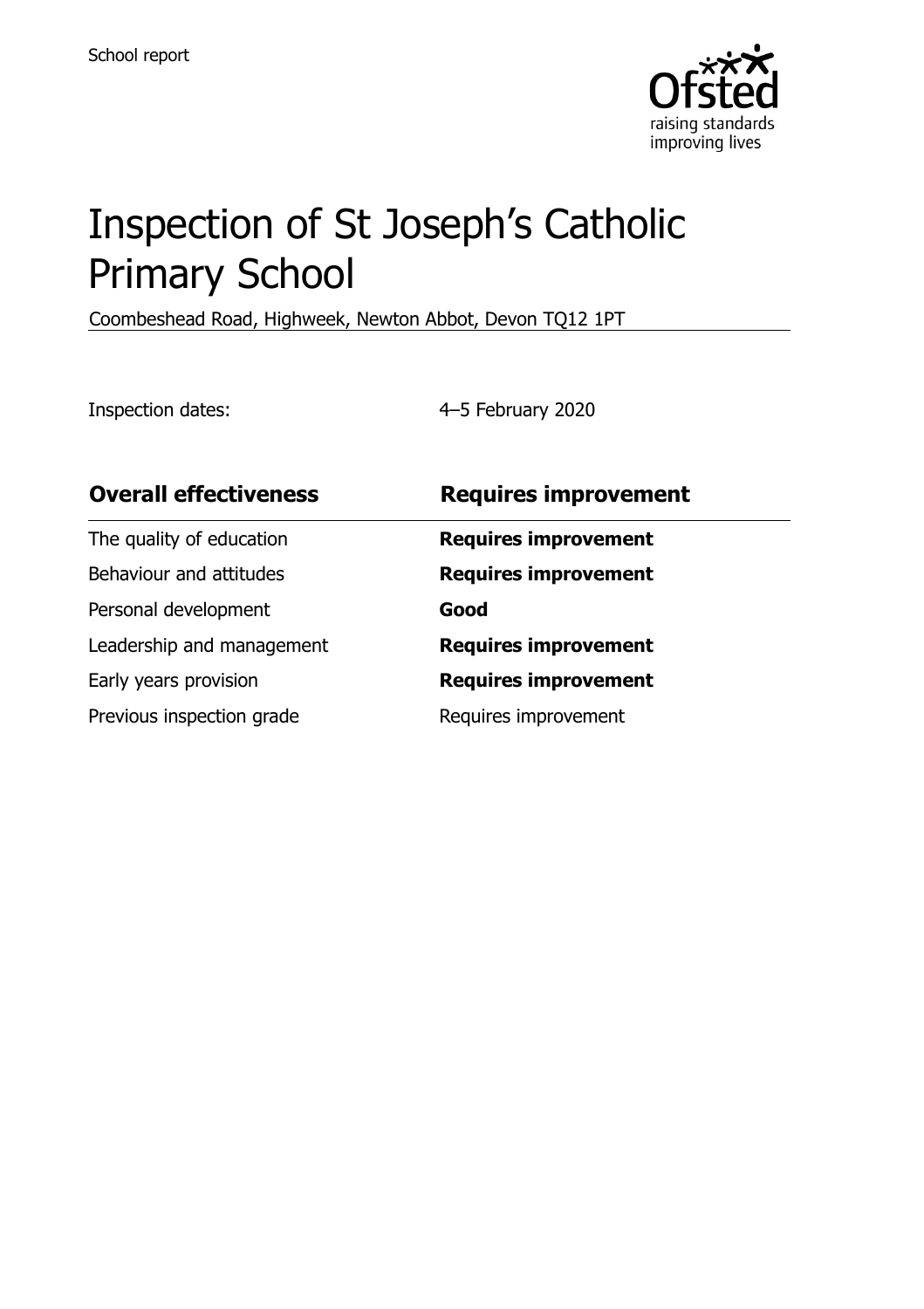

# **What is it like to attend this school?**

Pupils are happy and feel safe. They say that there is always someone to talk to if they have any worries. Pupils say that they sometimes fall out with each other and this is mistaken for bullying. Staff take bullying seriously. There have been very few incidents in recent years.

The quality of education pupils receive is not as good as it should be. Not all staff hold the expertise they need to ensure that pupils learn enough. The curriculum does not secure the knowledge and skills pupils need to prepare them well for their next stage of education. Many pupils behave well in lessons and during social times. However, older pupils do not show good attitudes towards their learning. Some pupils do not try their best. A number of parents and carers also share this view.

The school provides many opportunities for pupils to develop as individuals. Pupils enjoy the extra responsibilities they have, for example as pupil chaplains. Pupils support many local and international charities. They are proud of their work in the local community and beyond. Pupils love the broad range of after-school clubs on offer. Pupils relish the opportunities they have to broaden their horizons and experiences to achieve the 'civic award'.

#### **What does the school do well and what does it need to do better?**

The headteacher and the trust know that the quality of education that pupils receive needs to improve. Since the last inspection, there have been many staff changes. This has hampered leaders' plans for improvement. Throughout this challenging period, the headteacher has led the staff with grit and integrity.

In some subjects, curriculum plans are not effective enough. Curriculum goals are not ambitious enough. In some year groups, the curriculum content is not well organised. Teachers do not check pupils' understanding well enough across sequences of learning. This has left pupils with patchy knowledge and skills.

The leadership of English has changed hands many times in recent years. This has had a detrimental impact on the rate of improvement. The current leader is passionate and wants to develop the subject further. Leaders have recently agreed on a systematic approach to teaching phonics and early reading. However, some new staff have not been trained yet. The teaching of phonics in the early years is not good enough. Pupils do not read books matched to the letters and sounds they know. These shortcomings mean that pupils do not become confident readers as quickly as they should.

Beyond the teaching of phonics, the reading curriculum is not yet in place. Nevertheless, most older pupils enjoy reading. Pupils have a varied 'diet' of different types of books. Pupils are familiar with a range of authors.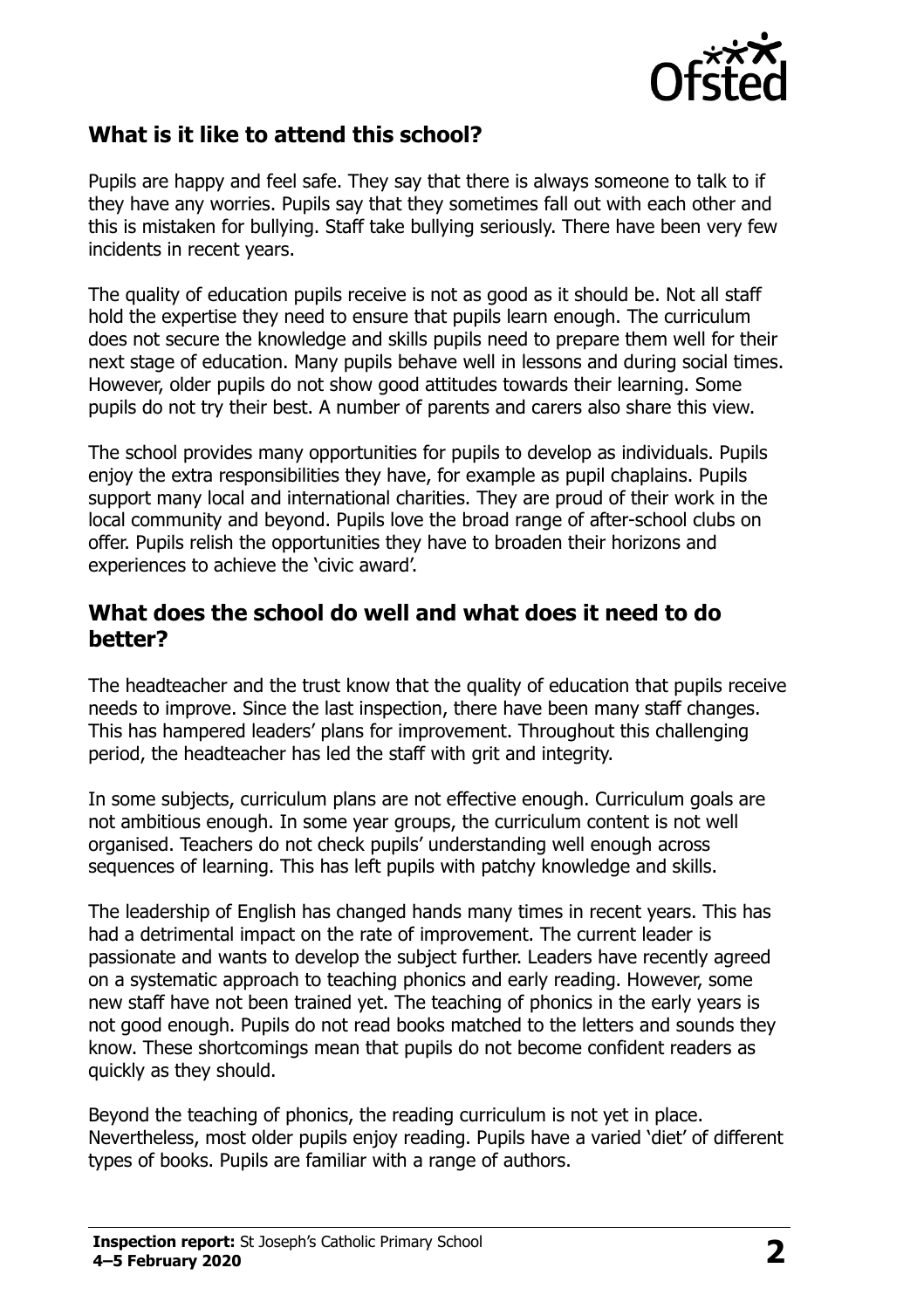

Senior leaders work well with external agencies to ensure that pupils with special educational needs and/or disabilities (SEND) receive support. However, teaching for these pupils in some subjects is not well planned. There is a lack of ambition for these pupils in some year groups and subjects.

The headteacher has worked hard to improve pupils' behaviour. Over time, fixedterm exclusions have reduced significantly. There have been no exclusions in the last academic year. All staff expect pupils to behave well. Pupils understand the behaviour system and the expectations placed upon them.

Senior leaders have not been as successful in improving pupils' attendance. Disadvantaged pupils, in particular, do not attend school regularly enough. This means they miss important parts of the curriculum. As a result, teachers are not able to comprehensively build upon what pupils already know, and these pupils do not learn enough.

Pupils speak positively about their development as citizens. In lessons, pupils learn about local and global issues. Pupils are particularly proud of their charitable work with a school in Kenya.

The new early years leader and staff are working successfully to implement improvements to the quality of early years education. The leader has thought carefully about what children should learn and when. Curriculum plans are progressive and demonstrate how children build a bank of knowledge and skills. Children enjoy learning in the early years. Children work well with each other and their adults. However, children are not always guided to appropriate activities. This means that children gain more knowledge in some areas of learning than others.

# **Safeguarding**

The arrangements for safeguarding are effective.

All staff receive regular training. They know how to spot signs that a child might be at risk. Staff know how to report any concerns they have. The trust conducts regular audits to ensure that systems and processes are stringent.

Leaders know the needs of vulnerable pupils and their families well. They work well with a range of external agencies to ensure that pupils get the support they need. Any concerns are addressed swiftly. Pupils know how to keep themselves safe in a variety of situations, including when they use the internet.

# **What does the school need to do to improve?**

# **(Information for the school and appropriate authority)**

■ Many curriculum leaders are new to the school and their roles. They have not yet received sufficient training and support. This has hindered their ability to deliver a well-organised curriculum. Leaders, including governors, need to ensure that all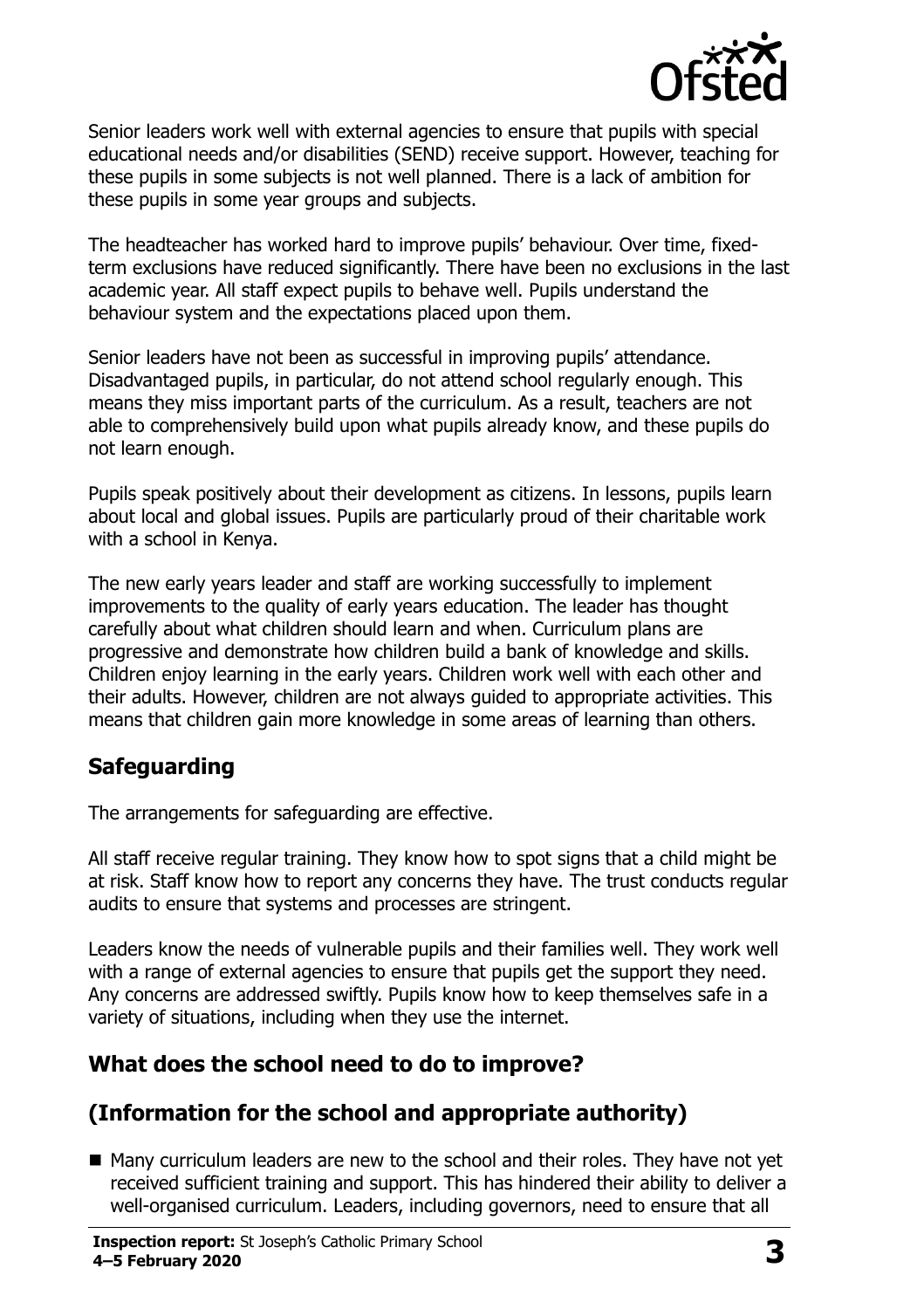

curriculum leaders develop the expertise to lead their subjects well so that the quality of education improves to be good.

- **Phonics is not taught well enough in the early years. This means children cannot** remember the sounds that letters represent. This limits children's development of early reading skills. Leaders need to make sure that all staff access the training they need in order to teach phonics effectively.
- Teachers do not ensure that pupils' reading books are matched to their abilities. Pupils have reading books that are either too difficult or too easy. Leaders need to ensure that words in reading books match the sounds that pupils already know so that more pupils read accurately and become confident readers.
- $\blacksquare$  The curriculum is not as well organised as it needs to be. In some subjects, the content is not well planned. Leaders need to ensure that curriculum plans for all subjects are well designed and implemented.
- Teachers do not use their assessments well enough to identify what pupils already know and understand. In some subjects, teachers do not plan work that meets pupils' needs well enough. Leaders need to ensure that teachers use their assessments well so that pupils learn the depth of knowledge they should and achieve consistently well.
- The overall attendance for the school has improved. However, disadvantaged pupils do not attend school regularly enough. This means pupils miss out on learning essential curriculum knowledge. Leaders need to ensure that pupils' attendance improves so that pupils have maximum opportunity to take part in school life and learn well.

### **How can I feed back my views?**

You can use [Ofsted Parent View](http://parentview.ofsted.gov.uk/) to give Ofsted your opinion on your child's school, or to find out what other parents and carers think. We use Ofsted Parent View information when deciding which schools to inspect, when to inspect them and as part of their inspection.

The Department for Education has further quidance on how to complain about a school.

If you are the school and you are not happy with the inspection or the report, you can [complain to Ofsted.](http://www.gov.uk/complain-ofsted-report)

#### **Further information**

You can search for [published performance information](http://www.compare-school-performance.service.gov.uk/) about the school.

In the report, '[disadvantaged pupils](http://www.gov.uk/guidance/pupil-premium-information-for-schools-and-alternative-provision-settings)' refers to those pupils who attract government pupil premium funding: pupils claiming free school meals at any point in the last six years and pupils in care or who left care through adoption or another formal route.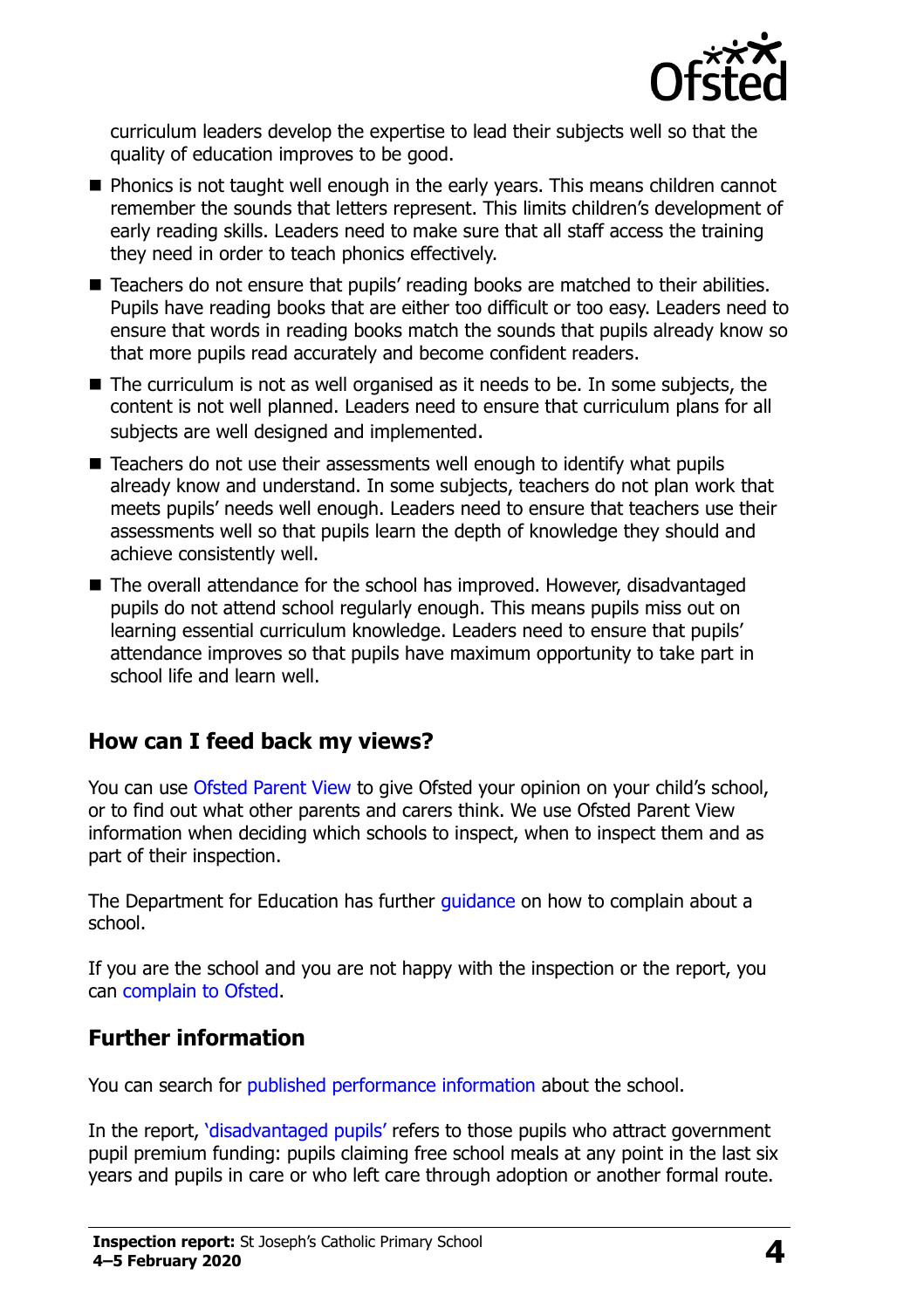

## **School details**

| Unique reference number             | 140765                                                                |
|-------------------------------------|-----------------------------------------------------------------------|
| <b>Local authority</b>              | Devon                                                                 |
| <b>Inspection number</b>            | 10122343                                                              |
| <b>Type of school</b>               | Primary                                                               |
| <b>School category</b>              | Academy                                                               |
| Age range of pupils                 | 4 to 11                                                               |
| <b>Gender of pupils</b>             | Mixed                                                                 |
| Number of pupils on the school roll | 138                                                                   |
| <b>Appropriate authority</b>        | Board of trustees                                                     |
| <b>Chair of trust</b>               | John Burnett                                                          |
| <b>Headteacher</b>                  | Kelly Dunne                                                           |
| Website                             | www.st-josephs-primary.devon.sch.uk                                   |
| Date of previous inspection         | 3–4 October 2017, under section 5 of the<br><b>Education Act 2005</b> |

# **Information about this school**

- St Joseph's Catholic Primary School is part of the Plymouth Catholic and Anglican Schools Trust. The trust was formed in April 2014. The work of the trust is overseen by a board of directors. The trust is responsible for one nursery, one first school, 33 primary schools and two secondary schools across seven local authorities in the south-west region.
- Since the previous inspection, the school has experienced a significant period of staff turnover.
- The school was graded good in the last inspection of denominational education under section 48 of the Education Act 2005 in April 2018.

### **Information about this inspection**

We carried out this inspection under section 5 of the Education Act 2005.

 $\blacksquare$  We met with the headteacher, the leader with responsibility for pupils with SEND, the early years leader and the educational standards manager from the trust. I also took into consideration the nine responses to the staff survey.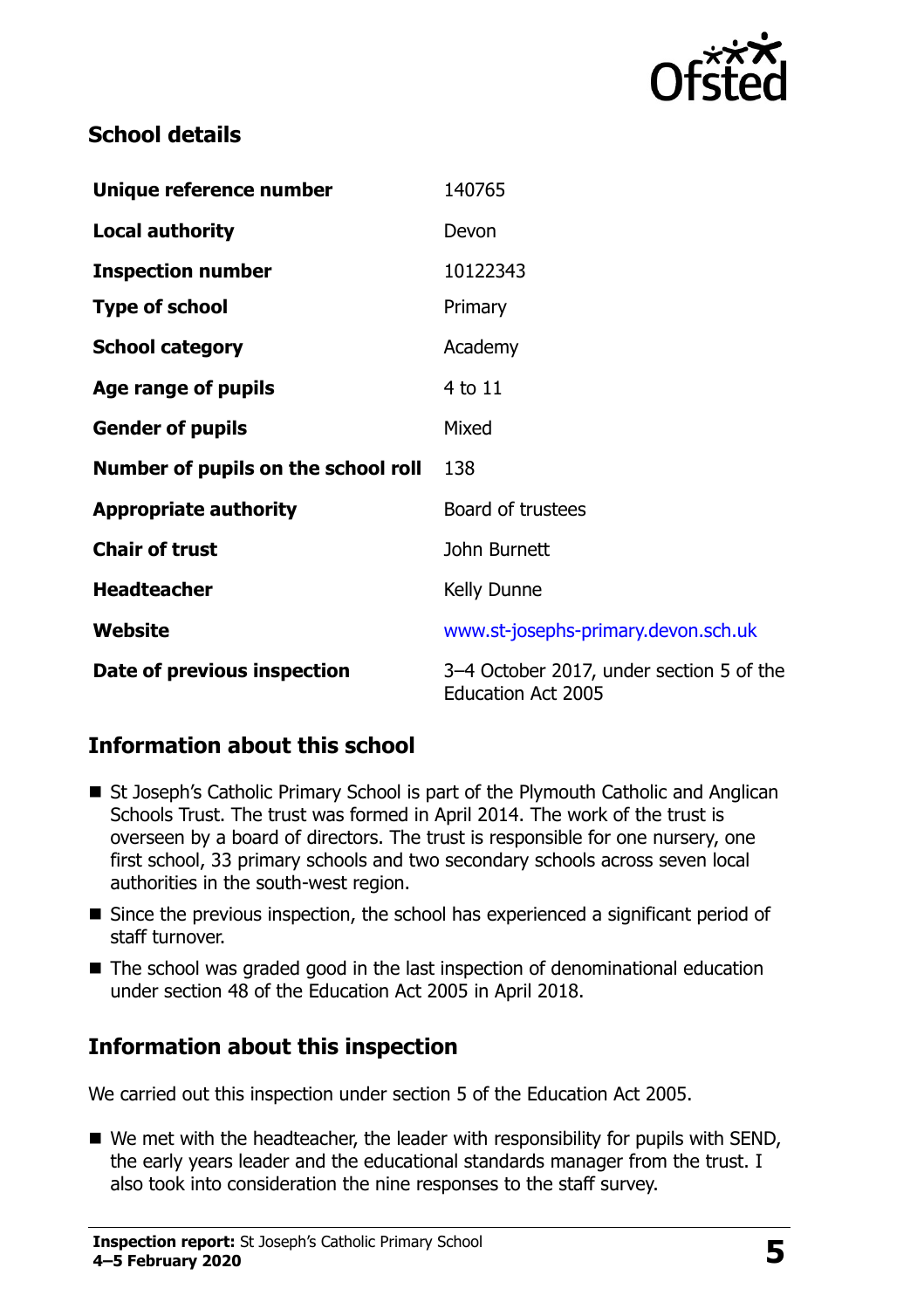

- $\blacksquare$  I had a telephone conversation with the chief executive officer from the trust.
- $\blacksquare$  I met with the chair of the local governing body.
- We examined a range of documentation provided by the school, including leaders' self-evaluation, improvement plans and documentation relating to the attendance and behaviour of pupils.
- A significant proportion of the inspection focused on ensuring that pupils are safe. We scrutinised records, checked staff's safeguarding knowledge and spoke with pupils. I met with the designated safeguarding leader and members of the inclusion team.
- We considered the 27 responses to Ofsted's online survey, Parent View. I met with parents at the end of the first day of the inspection.
- We took into account the 37 responses to the pupil survey.
- We did deep dives in these subjects: reading, science, physical education and mathematics. This included visiting lessons, looking at pupils' work, meeting with senior and subject leaders, and having discussions with teachers and pupils. I looked further into the quality of education in modern languages and geography.

#### **Inspection team**

Matt Middlemore, lead inspector Her Majesty's Inspector

Matthew Shirley **Canadian Control Control Control Control Control Control Control Control Control Control Control Control Control Control Control Control Control Control Control Control Control Control Control Control Cont**